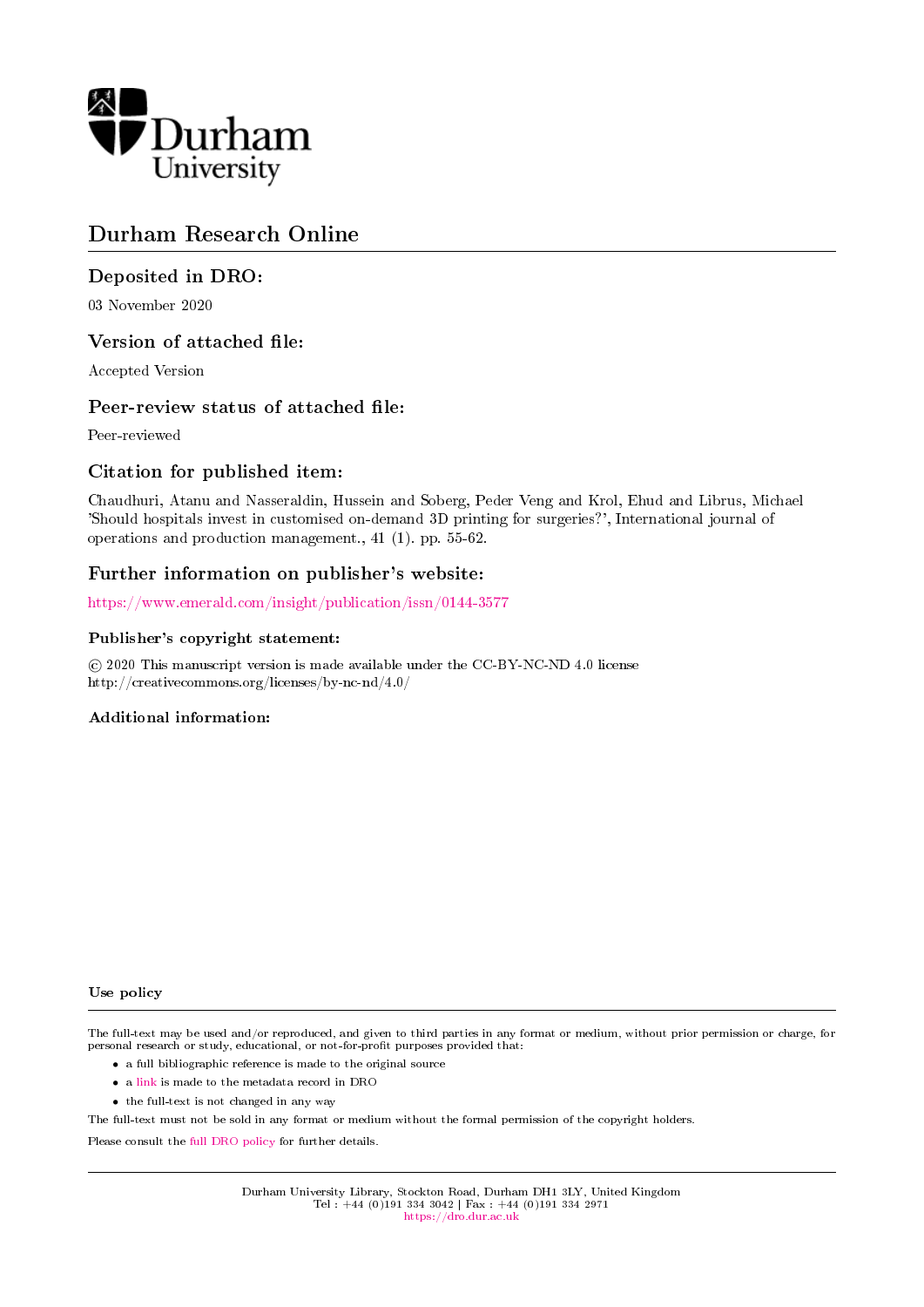## **Accepted for publication in International Journal of Operations and Production Management**

## **DOI (10.1108/IJOPM-05-2020-0277)**

## **Should hospitals invest in customised on-demand 3D printing for surgeries?**

#### **Abstract**

## **Methodology**

The research design included interviews, workshops, and field visits. Design Science approach was used to analyse the impact of the 3D Printing (3DP) interventions on specific outcomes and to develop frameworks for hospitals to invest in 3DP, which were validated through further interviews with stakeholders.

#### **Purpose**

The purpose of this research is to 1) analyse the effect of customised on-demand 3DP on surgical flow time, its variability, and clinical outcomes 2) provide a framework for hospitals to decide whether to invest in 3DP or to outsource.

#### **Findings**

Evidence from this research shows that deploying customised on-demand 3DP can reduce surgical flow time and its variability while improving clinical outcomes. Such outcomes are obtained due to rapid development of the anatomical model and surgical guides along with precise cutting during surgery.

#### **Research implications**

We outline multiple opportunities for research on supply chain design and performance assessment for surgical 3DP. Further empirical research is needed to validate the results.

## **Practical implications**

The decision to implement 3DP in hospitals or to engage service providers will require careful analysis of complexity, demand, lead-time criticality and the hospital's own objectives. Hospitals can follow different paths in adopting 3DP for surgeries depending on their context.

#### **Originality value**

The operations and supply chain management community has researched on-demand distributed manufacturing for multiple industries. To the best of our knowledge, this is the first paper on customised on-demand 3DP for *surgeries.*.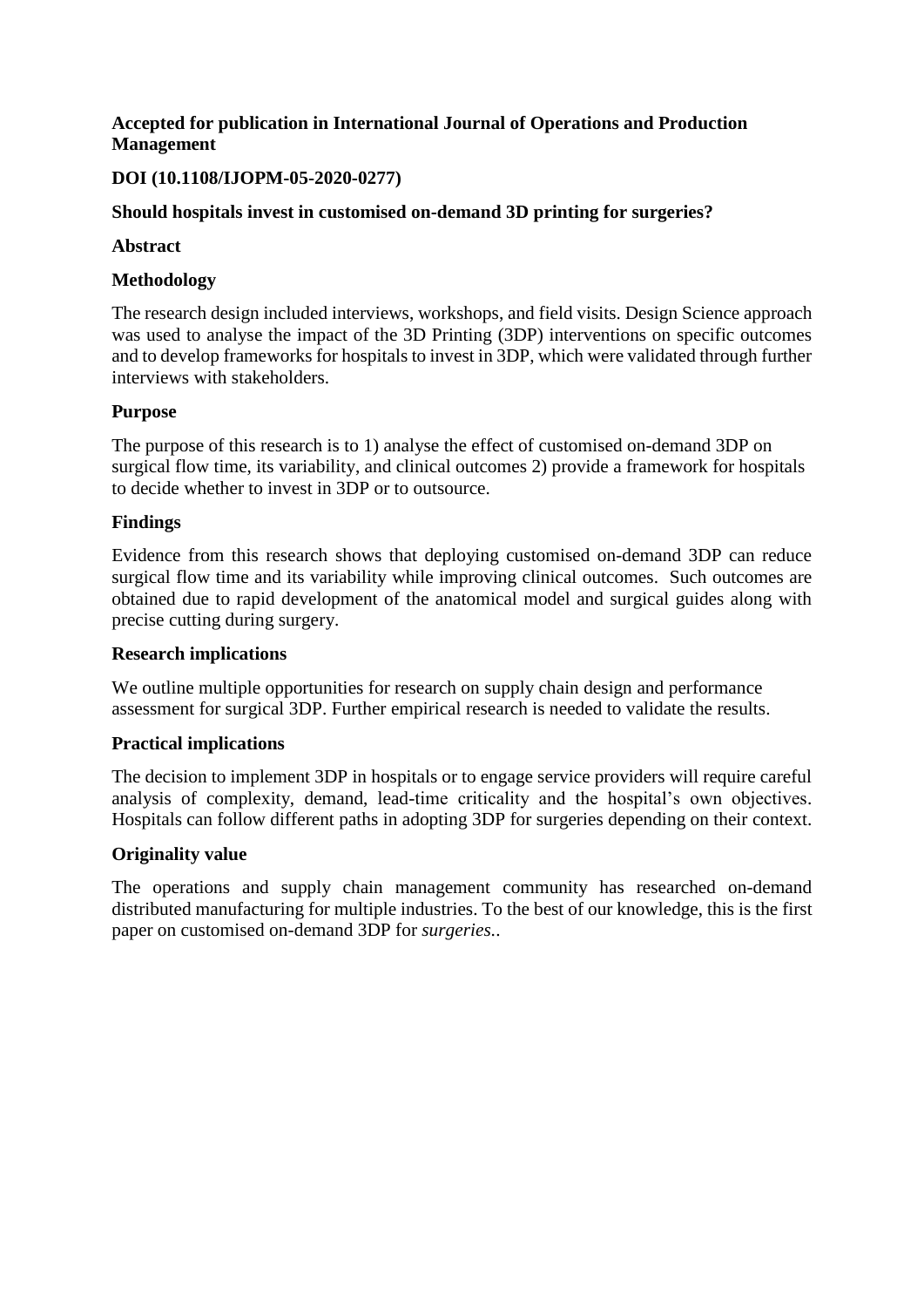## **1. Introduction**

A patient with an advanced-stage tumour in the tibia risks losing his leg. Surgeons, doing orthopaedic oncology surgeries, typically maintain higher margins of safety and thus, cut more portions of the bone than needed. Cutting healthy bones around the tumour makes recovery longer and more difficult. Fortunately, 3D printed anatomical models of the bone and tumour, and patient-specific surgical guides, using a digital design process, help in removing the tumour accurately. Thus, the patient's recovery is expedited. This is not an isolated case. Approximately 600 such surgeries have been conducted since 2016 in the Sourasky Medical Center in Tel-Aviv, Israel. 33 hospitals run by the US Department of Veterans Affairs also have 3D printers (Apte, 2020). The confidence in the safety and efficacy of 3DP processes for surgeries has accelerated in recent years (Diment et al., 2017).

Apart from the medical success stories, what could operations management (OM) researchers learn from it? To derive insights, we address the following questions: 1) how can customised design and 3D printed anatomical models, implants, and surgical instruments impact flow time, its variability and other clinical outcomes? 2) how can hospitals take decisions regarding investment in 3DP for surgical purposes?

The operations management literature has focused on 3DP applications primarily for industrial (Holmström et al., 2019; Roscoe et al., 2019) and pharmaceutical (Roscoe and Blome, 2019) manufacturing, with no study till date on surgical applications. Holmström et al. (2019) identified redistribution of activities and interactivity of the digital artefact in the process as the pathways enabled by 3DP. Yet, such pathways have not been interpreted or analysed in the context of surgical processes.

## **2. Theoretical background**

Design science allows researchers to be actively engaged in problem solving, while still developing scientific contributions. It helps in explicitly developing an 'artifact', which can be a decision making tool or a framework (Holmstrom et al., 2009). Context-Intervention-Mechanisms-Outcome (CIMO) logic in design science describes "what is done" (Intervention), in which situations (Context), to produce what effect (Outcome), and explaining why this happens (Mechanisms) (Denyer et al., 2008, p. 396). As the objective of this research is to address the decision making problem faced by hospitals regarding whether and how they should invest in 3DP, we adopted the design science approach to develop decision making frameworks for how to be invest in 3DP and to explain how interventions using 3DP can improve surgical outcomes

## **3. Methodology**

We conducted 12 interviews (three rounds each) with four professionals (CEOs and Technical Managers of two 3DP service providers in Israel): One providing services related to segmentation, anatomical modelling, and manufacturing of patient-specific instruments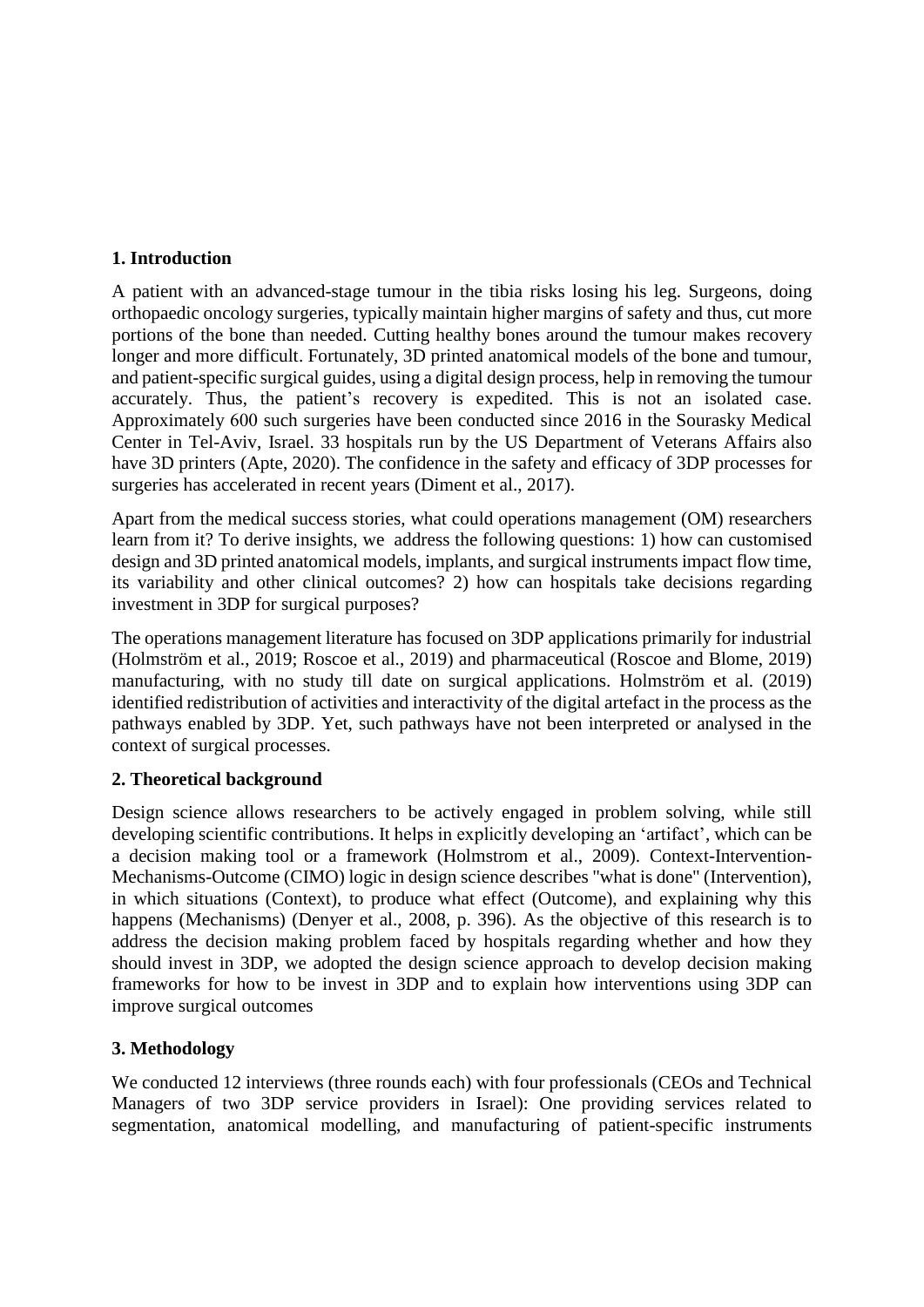$(Synergy3DMed<sup>1</sup>)$ , another, focusing on manufacturing of customised implants (Kanfit3D<sup>2</sup>). We also conducted two interviews (CEO of a medical 3DP service provider in India, Anatomiz $3D<sup>3</sup>$ ). Israel's and India's healthcare systems differ and provide us with the opportunity to study two different contexts. Israel has a few dominant government hospitals and overall low to moderate surgery volumes. India has a large number of private hospitals along with government and charitable ones, and is typically characterised by high volumes of surgeries per hospital. The above service providers were leading companies with extensive experience in surgical 3DP (in Israel, the first with 396 procedures in 16 departments in one hospital, the second with 460; in India, over 1000 procedures).

The initial interviews, all transcribed, helped us understand the digital processes, the stakeholders involved, how to reduce the flow time and its variability and improve other clinical outcomes. In the follow-up interviews, we analysed the rationale for hospitals to invest in 3DP. We collected secondary data and archival material from the companies. We conducted field visits to the 3DP service providers and a hospital in Israel and organised two workshops involving surgeons and 3DP professionals: in the first workshop, participants shared their challenges. In the second, they shared solutions that are being implemented in practice to improve surgical flow time and clinical outcomes using 3DP. The notes from the interviews, field visits, and workshops were coded by two of the authors and validated by the others to specify the context, intervention, mechanisms, and outcomes. Emphasis was placed on understanding how 3DP intervention influenced the outcomes.

Finally, we followed the step of solution incubation to develop frameworks, which were further validated by interviewing the 3DP service providers and surgeons.

#### **4. Analysis of the surgical process and outcomes**

The process for developing customised on-demand 3DP of anatomical models and patientspecific instruments (PSI) starts with converting a Computerised Tomography (CT)/Magnetic Resonance Imaging (MRI) scan to a 3D model. This is followed by image segmentation<sup>4</sup>, presurgical planning using the anatomical model, printed PSI , printed implant (if needed) and, finally, conducting the surgery. "*To ensure that the implant will fit in the right place, you need to design a PSI that will guide the saw and bring the pre-planning from a computer model to the actual patient. Using the cutting plane finalised by me, the service provider designs and 3D prints the PSI and thus I am able to cut in the exact dimensions, size and location that the implant will fit in*."-leading orthopaedic oncology surgeonfrom Israel.

The digital process enables the distribution of tasks among different members of the value chain. The customised 3D anatomical model (printed or digital) is the artefact that plays a significant role in (1) allowing those members to interact, (2) supporting planning and facilitating decision making during the surgery, if needed.

**Error! Reference source not found.**Table 1 presents the CIMO framework applied to the process of the orthopaedic oncology.

**.** 

<sup>1</sup> <http://synergy3dmed.com/>

<sup>2</sup> <http://www.kanfit3d.com/>

<sup>3</sup> <https://anatomiz3d.com/>

<sup>&</sup>lt;sup>4</sup> Image segmentation is a process of converting the 2D pixels of an image into 3D voxels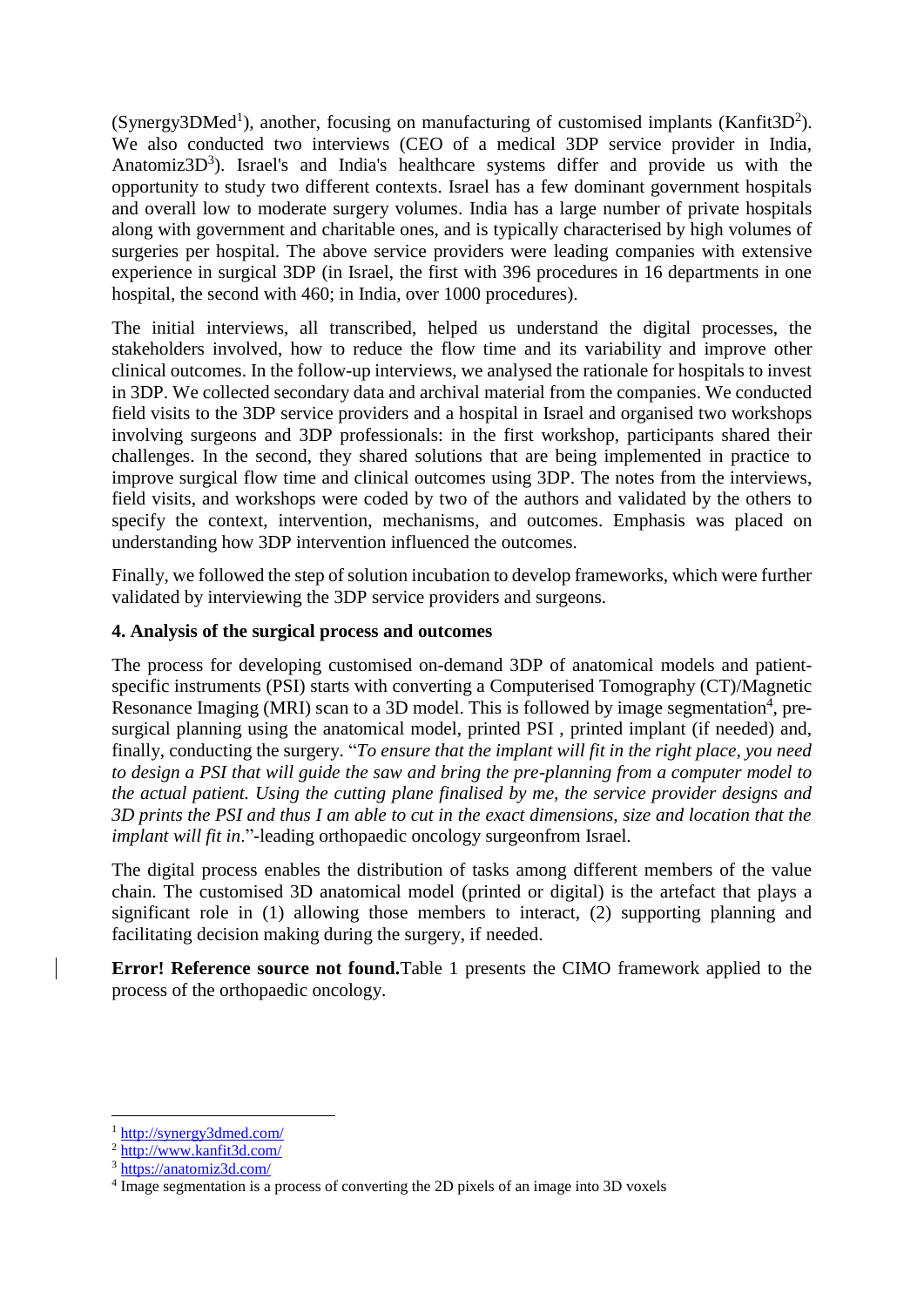Table 1: CIMO analysis of 3D printed anatomical models, surgical guides, and instruments

## **Context (process before implementing 3DP):**

- CT and MRI files not merged
- Surprises at the surgical table often requiring additional operations
- Cutting excess bone
- Long surgery time
- Long recovery time

## **Intervention:**

- Surgeon or service provider segments/merges CT and MRI files
- 3D printed anatomical model for planning and surgery
- Patient-specific 3D printed surgical guides and instruments

## **Mechanisms for:**

## **Reducing flow time for the surgical process**

- Rapid development of the anatomical model
- Improved understanding of the anatomy of the patient by the surgical team
- Surgical planning using the 3D printed customised anatomical model
- Swift development of the customised surgical guides and implants

## **Reducing variability in clinical outcome**

- Determining the exact location and length of the portion to be cut using the patientspecific anatomical model
- Precise cutting using the patient-specific surgical guides and instruments

## **Outcomes:**

# **Reducing flow time and its variability (diagnosis, surgery and recovery)**

- Reducing the time from recommendation for surgery to surgery date
- Surgeries with durations of 4-8 hours become 1.5-2.5 hours shorter if patient specific instruments are used and 25-30 minutes shorter if only an anatomical model is used to plan the surgery

# **Reducing variability in clinical outcome**

- Improved predictability of surgical outcome for patient and surgeon
- Lesser anaesthesia usage and related risks
- Less bone is removed
- Shorter recovery time for patients (e.g. a patient is able to walk 1-2 days after surgery compared to 3-4 days before)

# **5. How can hospitals decide whether to invest in in-house 3DP or to outsource the service?**

The results from the second round of interviews, notes from the second workshop, and the field visit to the hospital, helped in identifying the relevant factors and in developing the decisionmaking framework presented below.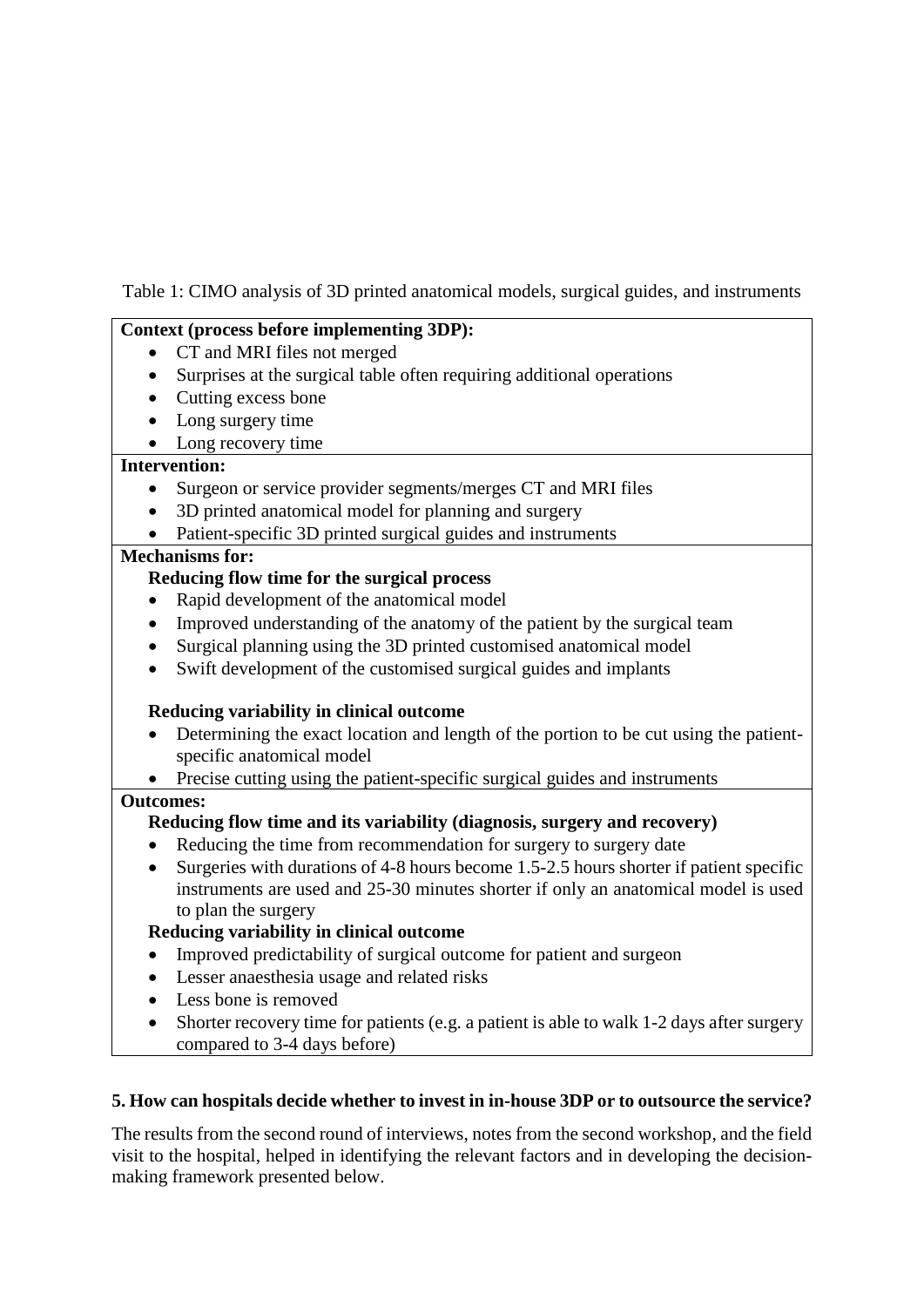Hospitals need to consider complexity of the surgical planning process, lead-time criticality, annual demand, and prioritisation of hospitals' objectives. Complexity concerns the extent of involvement of the members of the surgical team in the 3DP process. Lead-time criticality captures the time between diagnosis and surgery. Annual demand for specific surgeries dictates volume. Prioritisation relates to two objectives: conducting more surgeries and developing expertise in the digitalisation of healthcare processes.

We provide two frameworks to aid hospitals in their decision making to invest in 3DP. Framework 1 (Figure 1) captures the dimensions of *complexity of surgical planning* and *leadtime criticality*. Framework 2 (Figure 2) captures the dimensions of *annual demand* and *prioritisation of objectives*. The frameworks demonstrate the redistribution of activities in the context of surgeries.



Figure 1: Framework 1 for hospitals' investment in 3DP

In Figure 1, for low values of both dimensions, applying digital processes may not be needed. Conversely, if both are high, hospitals should consider investing in developing in-house capabilities and nurturing internal expertise, thus saving time and transaction costs associated with interacting with service providers. This is corroborated by the Professor and Chair of Oral and Maxilofacial Surgery at a leading hospital in Israel: "*We have many trauma cases and time is limited. That's why in our Point-of-Care 3D Printing Lab, we have ensured that junior resident doctors are trained in segmentation, anatomical modelling and design of surgical guides or PSIs. Thus, we can respond to the needs ourselves while the service provider helps by printing the PSI."*

If developing such in-house expertise to manage the day-to-day operations is not possible, hospitals may have to use the service provider to operate and manage the 3DP facility located within the hospital. *"A multi-specialty or super-specialty hospital conducts many complex surgeries with long durations. They will like to reduce the surgery time to accommodate more surgeries, explore different ways of conducting surgeries and also provide opportunities to junior surgeons to gain experience faster and shorten their learning curves by being involved in surgeries using 3DP. Hence, such hospitals are opting to invest in Point-of-Care 3DP*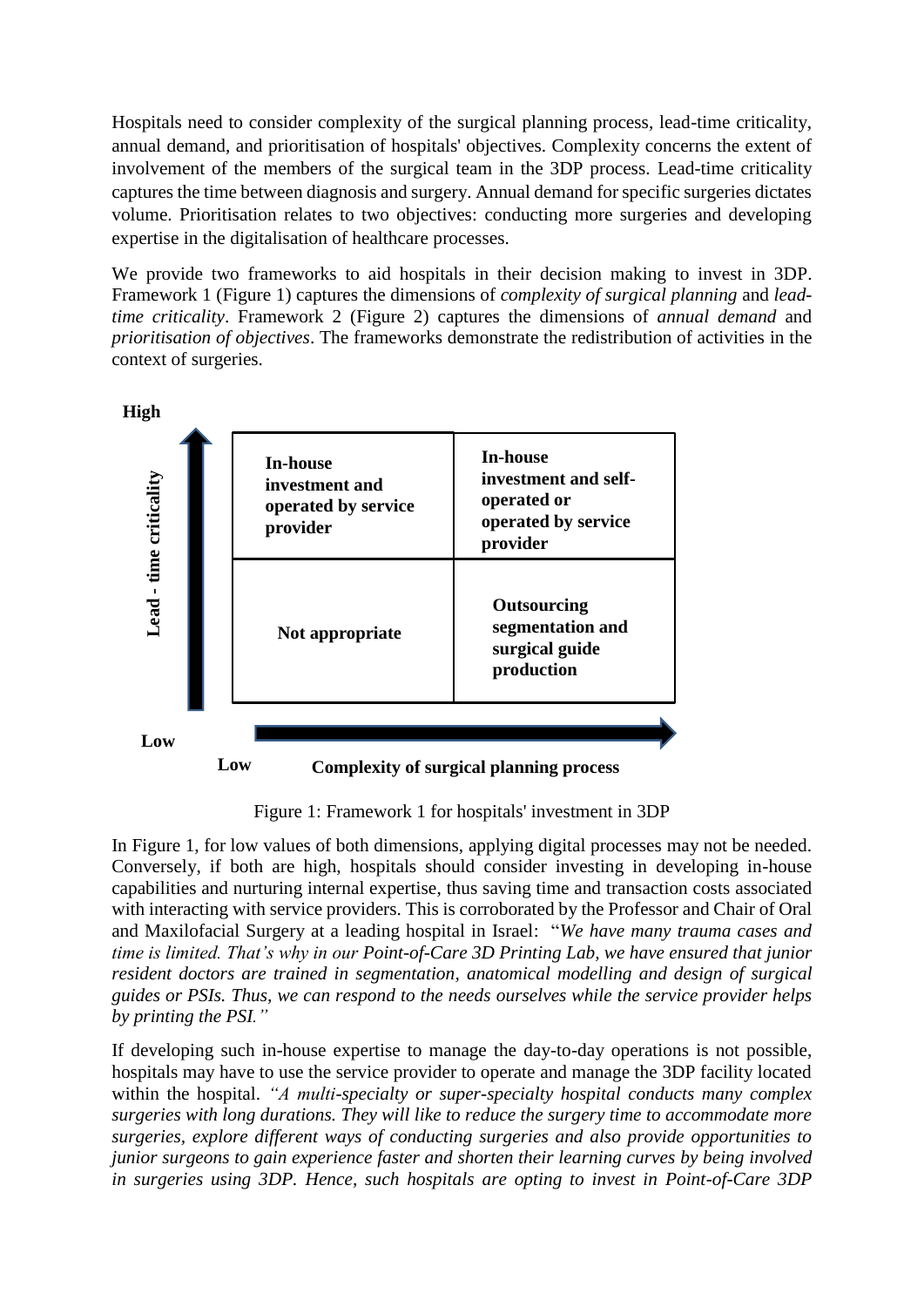*facility operated by a service provider like us while we take inputs from the surgical team."-* Co-Founder and CTO of a leading Medical 3DP service provider in India.

If the complexity of surgical planning is high, but lead-time criticality is low, i.e., the surgery is not urgent, segmentation and surgical guide production can be outsourced. Using the segmentation, the surgical team may wish to print an anatomical model themselves to plan the surgery or conduct virtual surgical planning, as the complexity is high. Finally, if the complexity of surgical planning is low, but lead-time criticality is high, hospitals may entrust a service provider to operate and manage the facility within the hospital.

The estimated annual demand for the surgeries and how the hospitals prioritise their objectives will also influence the decision (Figure 2). If annual demand is high, the hospital may consider investing in the printers but allow a service provider to operate and manage them. This will ensure that the surgical teams can continuously interact with the service provider in-house and plan the surgeries efficiently and in shorter time. If annual demand is high and the hospital wants to develop internal expertise and position itself as a centre of excellence on digital innovation in healthcare, in-house investment and operation by an internal team may be considered. But a corporate hospital with a high volume of self-paying and insured patients may consider contracting a service provider that will invest, operate and manage the facility. Thus, the type of hospital and its objectives will influence the decision. If annual demand is low, but the hospital wishes to acquire new expertise and position itself as a centre of excellence, it may develop internal capabilities in segmentation (which is also getting automated by use of artificial intelligence) and anatomical modelling while outsourcing the surgical guide and implant production. Typically, outsourcing of 3DP metal implants is necessary due to regulatory requirements. Hospitals with low annual demand but expected to conduct more surgeries may outsource the 3DP processes. Hospitals may also have a phased approach and dynamically decide to increase their investment and involvement over time. *"We do see this as a question of maturity. Initially hospitals may involve us for specific surgical cases and once they experience the benefits and the surgeons get comfortable with analysing a 3D model and how to plan surgeries with it, they will like to do more types of surgeries. We have seen surgeons come up with their own ideas of how 3DP can be used for their specialties"-* Co-Founder and CTO of a leading Medical 3D printing service provider in India.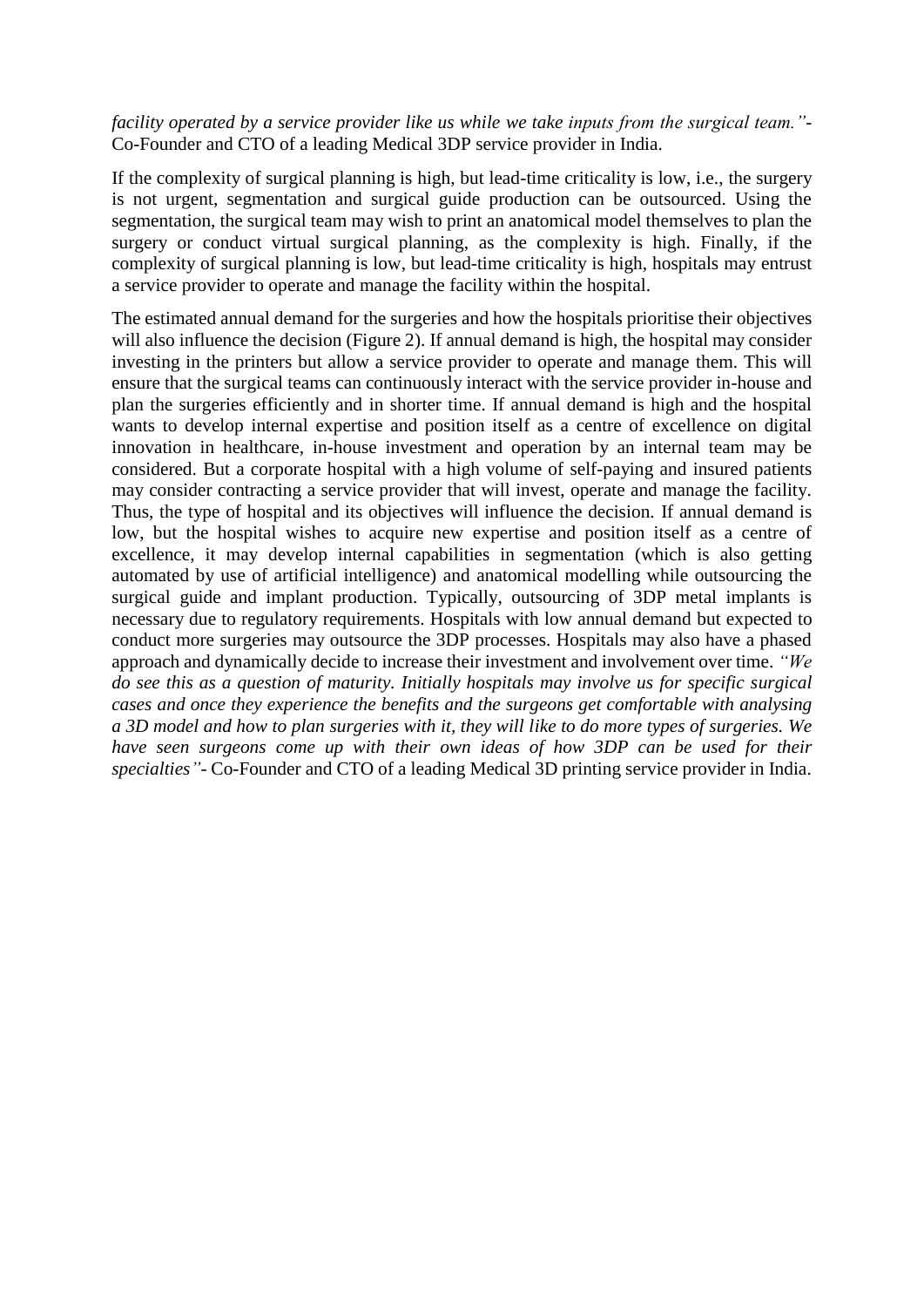

Figure 2: Framework 2 for hospitals' investment in 3DP

# **6. Future research directions and pathway to impact**

In this section, we outline future research questions and identify potential methods to address those questions. We also provide pathways for scholarly research in Operations and Supply Chain Management for the domain of surgical 3DP.

# *Performance assessment*

## A relevant future research question can be: *How can the efficacy of 3DP versus the traditional process be quantitatively demonstrated and continually monitored?*

Performance measures should include: (1) hospital efficiency measures, e.g., surgery time, (2) clinical outcomes, e.g., volume of blood loss, and (3) patient satisfaction measures, e.g., time for recovery. In-depth case studies of surgeries using both conventional and digital processes can be conducted and performance measures can be compared while controlling for patient characteristics and level of complexity in the surgeries. Simulation models can be used to assess potential outcomes for investments in 3DP for surgical processes while considering learning effects. Developing cost of adoption models of 3DP processes in hospitals based on lifecycle costing principles, also including clinical outcome benefits, will be required. Our proposed frameworks also need to be validated and refined for different combinations of lead-time criticality, annual demand, complexity, and objectives for different types of hospitals.

# *Supply Chain Configuration Design*

Designing the optimal supply chain configuration for the 3DP surgical process is needed to achieve the efficiency and the clinical outcomes.

The relevant research question is :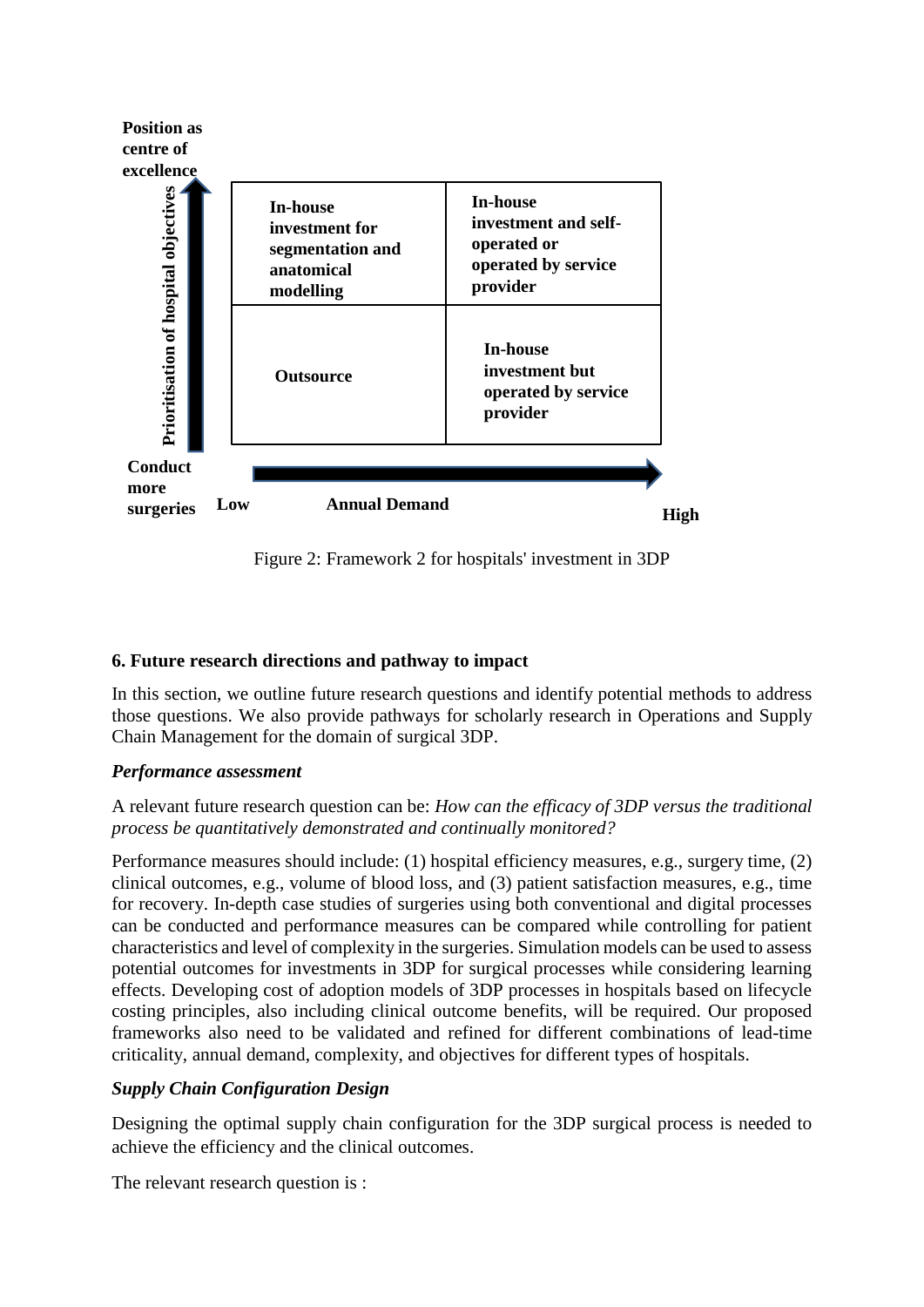Which supply chain configuration will be suitable for which type of hospital and for which type of surgeries?

- o *Fully outsourced (to an AM service provider)*
- o *Fully in-house*
- o *In-house but operated by the service provider*

In-depth case studies with simulation of the processes and optimization of the network can be done to address the above question. In this context, as demonstrated by Srai et al. (2020), the role of the supply network which consists of key supply units, operating across the supply chain, needs to be studied.

Similarly, supply chain integration for customised on-demand 3DP for surgeries needs to be defined. Design of the patient-specific instrument by a surgeon and a designer is a unique phenomenon. Whether and to what extent surgeons and hospitals should demonstrate such ambidextrous capability (Roscoe et al., 2019) in terms of being involved in both the digital and the clinical process is an important question which needs to be answered. Similarly, further work is needed to analyse and quantify the impact of redistribution of activities and interactivity of the anatomical model as a digital artefact for the surgical process as outlined by Holmström et al. (2019).

Research on operations and supply chain implications of 3DP is in nascent stage and has focussed on industrial manufacturing and design as manufacturing industries like aerospace, automotive and medical devices were the earliest adopters of 3DP for prototyping, tooling and spare parts applications. As this research points out, there are interesting research questions which need to be addressed in the context of 3DP for surgeries related to performance management, supply chain configuration design and in managing the design-manufacturingsurgical process interfaces. Industry 4.0 research,as pointed out by Koh et al.(2019) and 3DP research in particular, is highly inter-disciplinary and requires deep understanding of the domain of application. Hence, supply chain management researchers are encouraged to create multi-disciplinary research projects involving researchers from engineering, biotechnology, medicine and also with colleagues researching innovation, technology management and policy to engage in impactful studies.

# **7. Conclusion**

This is among the first articles presenting direct operational evidence of implementing of customised on-demand 3DP and discussing the decision-making challenges it poses for hospitals. We assessed the performance implications of customised on-demand 3DP for surgeries and outlined frameworks for hospitals to invest in 3DP. Following the guidelines outlined by van Aken et al. (2016), we developed the frameworks as an initial design, which answers the questions of whether and how hospitals should invest in 3DP. Finally, we outlined future research directions. Our research is expected to motivate scholars to conduct research on the operational and supply chain implications of 3DP for surgeries.

# **References**

Apte, P. (2020), "VA System Rolls Out 3D Printing", [https://www.asme.org/topics](https://www.asme.org/topics-resources/content/va-system-rolls-out-3d-printing)[resources/content/va-system-rolls-out-3d-printing,](https://www.asme.org/topics-resources/content/va-system-rolls-out-3d-printing) accessed March 24, 2020

Denyer, D., Tranfield, D. and Van Aken, J.E. (2008), "Developing design propositions through research synthesis", *Organisation studies*, Vol. 29, No.3, pp.393-413.